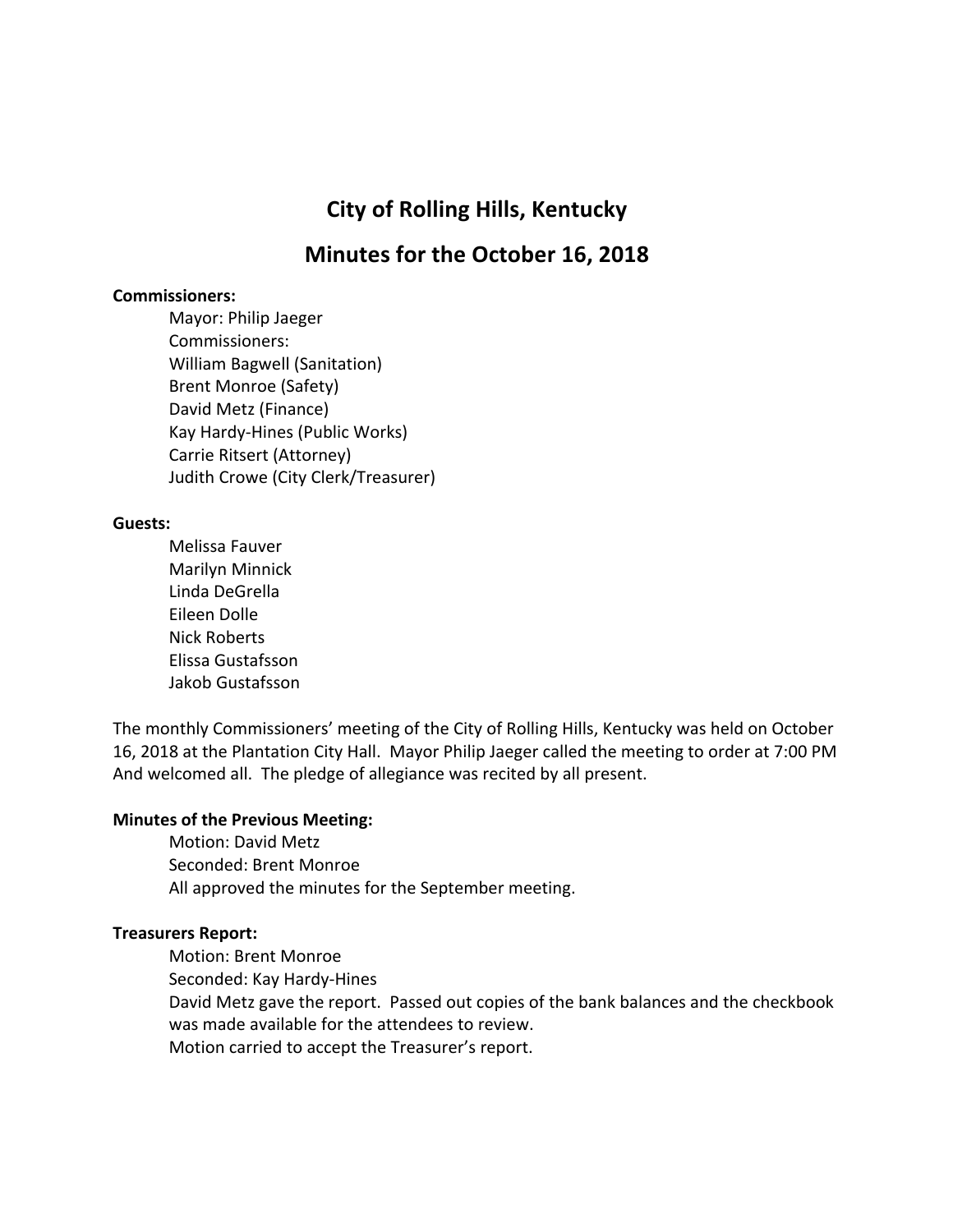## **Municipal Orders:**

Motion: Kay Hardy-Hines Seconded: David Metz Motion carried to accept the Municipal orders.

## **Public Forum:**

Marilyn Minnick question the fact the trees were going to be removed behind the shopping center. It was explained that they would be trimmed like the ones in the median behind the shopping center.

Marilyn asked about the land that was purchased and asked how to get to it. She would like someone to take her down there to look at it. Mayor Jaeger stated that he would be glad to take her down there to see it. It will need a lot of work before we can open it up.

She also stated that she had to take a sign out of her yard that welcomed peoples in several languages, but there is a house on Habersham that has some signs that are not related to the up coming elections, that should be removed.

Nick Roberts stated that there are a few pot holes starting at Langdon at the stop sign, Aylesbury and Habersham. The tree on Habersham needs to be trimmed and has not been done as of the meeting.

## **Attorney:**

Carrie Risert gave her report. She stated that the elections of commissioners and mayors are coming up.

Need to get the ordinances together and be ready to send them off.

Carrie printed off the boundaries of the shopping center and stated that some of the property does belong to the city. This needs to be addressed and clear up the maintenance of it.

# **Safety:**

Brent Monroe gave his report and passed out the correspondence to explain what is happening in the city.

He stated if something happens to you or your residence, you need to call the police and report it. If you post it on the social media or web pages, it does not make it an official report. By calling the police, it is documented and if it continues, there is a paper trail.

George Stewart stated that the house at 9411 Tiverton Court is a rental and the owner lives out of the country. The owner finally emailed me and stated that she will get someone to come to the house and clear up some of the yard problems. The house at 9321 Tiverton Way has excessive growth. Letter has been sent. 2812 Goose Creek also has lawn issues and has had letters sent.

There is a house on Tiverton Way that looks abandoned and the city should look into an ordinance that addresses houses that are not being lived in.